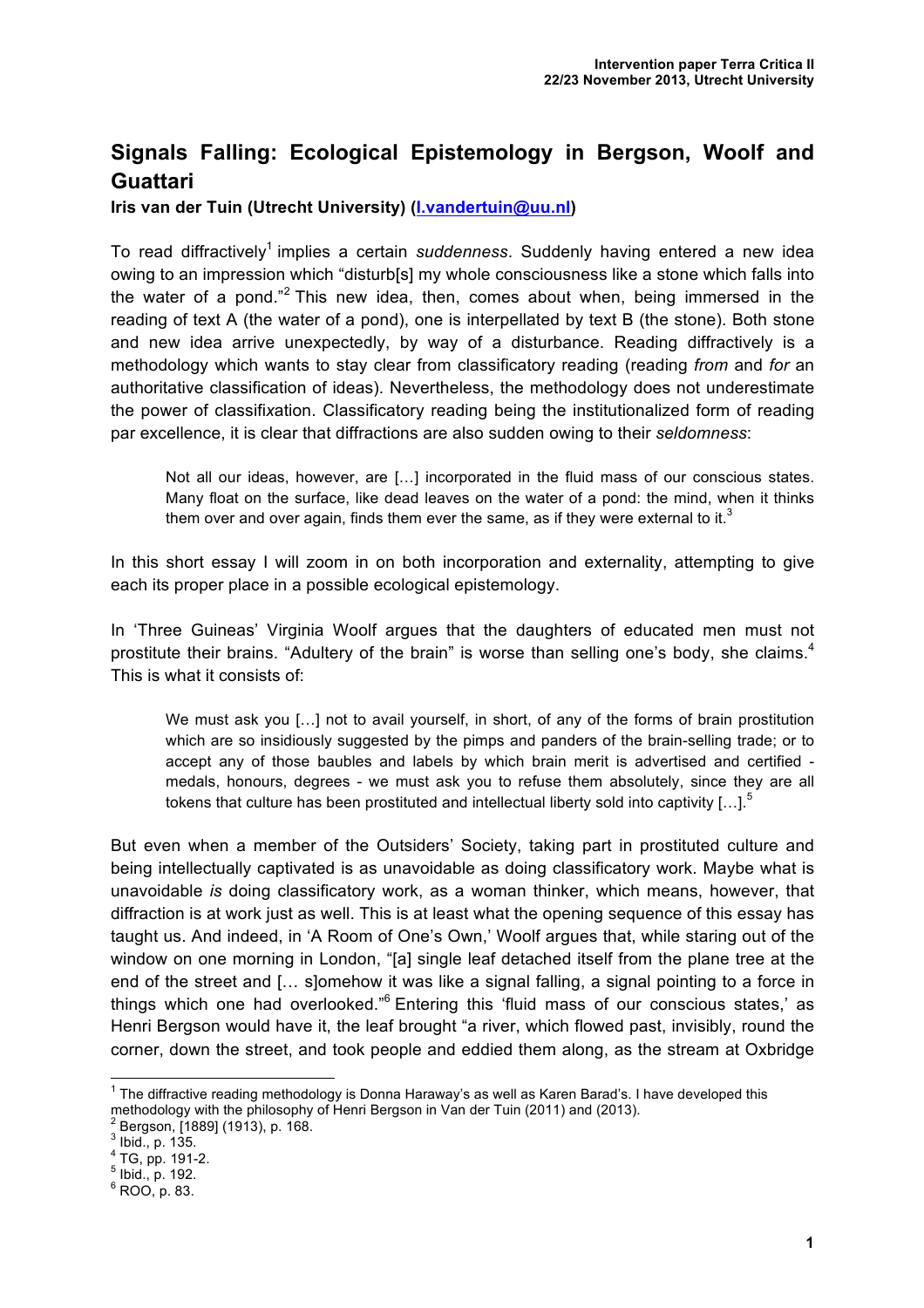had taken the undergraduate in his boat and the dead leaves."<sup>7</sup> From there, a young man and a girl and a taxi-cab came together, the sight of which, to Woolf, "seem[ed] to ease the mind of some strain [...].<sup>"8</sup> The effort was suddenly gone, and she had entered "some state of mind in which one could continue without effort because nothing is required to be held back."<sup>9</sup> Later she would affirm that one needs this "androgynous mind" in order to create.<sup>10</sup>

When formulating her ideas in an explicitly programmatic style, in a style that, we may affirm for the occasion, approaches Félix Guattari's in *The Three Ecologies*, Woolf, in 'Three Guineas,' argues:

The old names as we have seen are futile and false. 'Feminism,' we have had to destroy. 'The emancipation of women' is equally inexpressive and corrupt. To say that the daughters were inspired prematurely by the principles of anti-Fascism is merely to repeat the fashionable and hideous jargon of the moment. To call them champions of intellectual liberty and culture is to cloud the air with the dust of lecture halls and the damp dowdiness of public meetings. Moreover, none of these tags and labels express the real emotions that inspired the daughters' opposition to the infantile fixation of the fathers, because, as biography shows, that force had behind it many different emotions, and many that were contradictory.<sup>11</sup>

This fragment not only aligns with Guattari's claim that owing to Integrated World Capitalism, "[i]t is not only species that are becoming extinct but also the words, phrases, and gestures of human solidarity."<sup>12</sup> The combination of 'that force [which] had behind it many different emotions, and many that were contradictory' and 'a force in things which one had overlooked' also captures what I find essential in Guattari: the necessity, first, to start off thought from the environment, social relations and human subjectivity *in their entanglement*, and, second, to be aware of the fact that, therefore, this entanglement is given "as a for-itself [*pour-soi*] that is precarious, finite, finitized, singular, singularized, capable of bifurcating into stratified and deathly repetitions or of opening up processually from a praxis that enables it to be made 'habitable' by a human project." <sup>13</sup> An ecological epistemology, therefore, strives for incorporation (a for-itself, an androgyny), while acknowledging that this, too, is but a Bergsonian 'virtual past' which may actualize in externalizing manners that are harmful for "the destiny of humanity,"<sup>14</sup> of non-humanity and of the non-human in us.

- 
- 
- 
- 
- <sup>7</sup> Ibid..<br><sup>8</sup> Ibid., p. 84.<br><sup>10</sup> Ibid., p. 85.<br><sup>11</sup> TG, p. 235.<br><sup>12</sup> TTE, p. 29.<br><sup>13</sup> Ibid., p. 35. Cf. p. 38.<br><sup>14</sup> Ibid., p. 44.